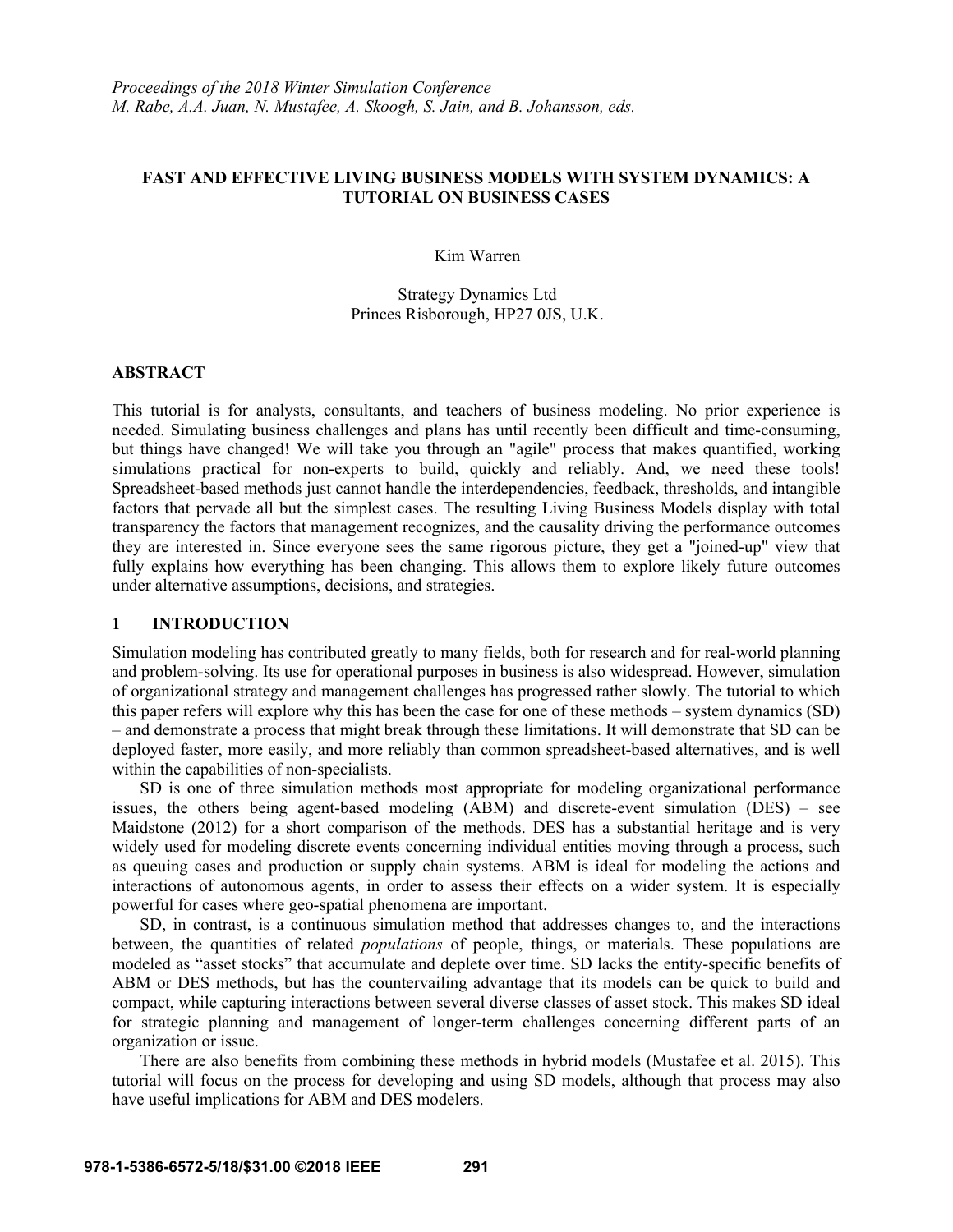#### **2 A COMMON SYSTEM DYNAMICS MODELING PROCEDURE**

Concern has grown over recent years about the slow adoption of SD among those with authority over significant policies in many domains – environment, health, economics, business, security, and so on (Forrester 2007; Homer 2013) – and the resulting lack of beneficial real-world impact. Other, nonsimulation methods have overcome this challenge and gained rapid, widespread adoption, such as balanced score-card, value-based management, systems engineering, 6 Sigma, and business process engineering.

One might reasonably expect a method to be adopted if it meets three criteria – delivering clear and demonstrable benefits, with reasonable effort and cost, and doing so reliably, where "reliable" implies that the method can be deployed with confidence in similar cases. The low recognition, slow adoption, and limited impact of SD thus raise doubts about the method's performance on all three of these criteria. Mature professional disciplines typically feature some best-practice by which their methods are implemented – standard procedures to ensure reliable delivery of valuable benefits, at reasonable cost. Professional societies publish such procedures, for example the APICS Supply Chain Reference Model (SCOR), the Balanced Scorecard Institute's Nine Steps to Success, and INCOSE's Systems Engineering Handbook.

Although no similarly procedure has been specified for the SD field, some approaches have been codified. A group model-building process (Vennix 1996; 1999) aimed to make SD more accessible, and Coyle (1996) offered a practical approach based on similar steps. Guidelines in other sources are generally similar to that provided in these books (Lane 1994; Sterman 2000; Maani and Cavana 2000; Morecroft 2007; Pruyt 2013; Wolstenholme 1994). Published SD articles suggest that these guidelines are widely followed, although professional practitioners often adapt previously proven structures, rather than starting models from scratch.



Figure 1: A common process for developing system dynamics models.

Step 1: The common method (summarized in Figure 1) first identifies the scope of the problem and defines the outcome of concern – plotting a time-chart of how that outcome has changed up to the present time and how it might change in future. This is a quantified task, both for the outcome indicator itself and the time-scale over which change occurs and leads to the "reference mode" time-chart against which the resulting model is assessed, scenarios are explored, and policy options are tested. There may be more than one such chart – the reduction in some harmful outcome *and* the cost of doing so, for example.

Step 2: People involved in the situation are then asked for their views of what other factors may be causing that outcome, and for the causal relationships they believe exist between those factors. This step focuses on identifying feedback loops in the causal structure. Some collective process is used to negotiate and combine these views into a single causal-loop diagram (CLD), taken to capture the stakeholders' socalled "shared mental model" of the system structure driving the outcome of concern.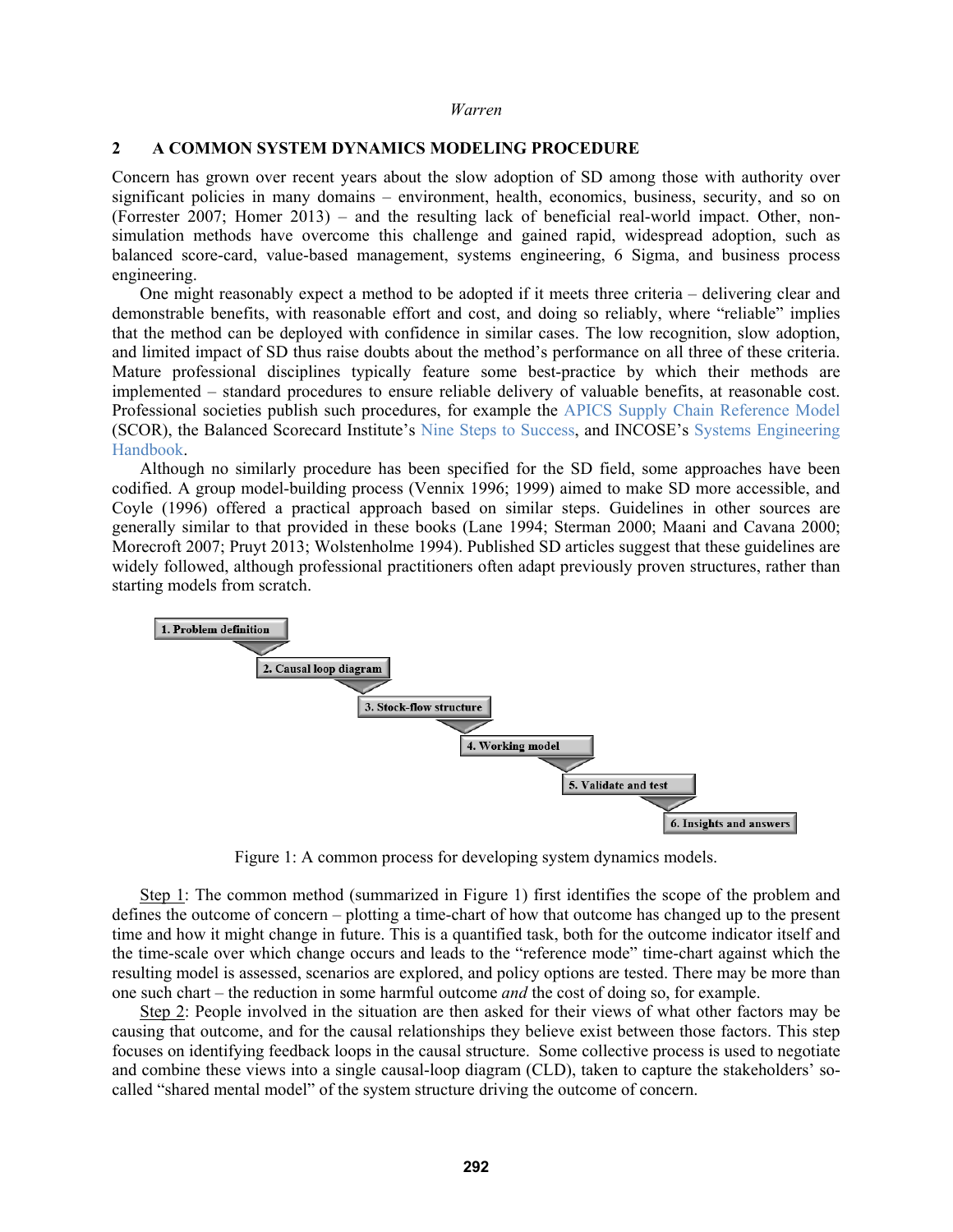Step 3: Any accumulating stocks in the diagram are identified, and a modified diagram produced. An accumulating stock is a collection, group, population, mass, or volume of things or material that accumulates or depletes over time. Common categories include people or other populations, cash, physical assets, and so on. In some cases, steps 2 and 3 may be combined, with facilitators attempting to develop causal diagrams that include stocks and flows from the start. This brings some benefits, but also some costs (Lane 2008; Fisher 2010).

Step 4: The feedback diagram with stocks and flows provides the basis for actual modeling, where data are gathered and arithmetical relationships specified to produce a working, quantified model. Although simply stated, this step is a large and technically demanding part of the model development process.

Step 5: The model is then validated and tested in various ways, including confirmation that it does indeed explain the reference-mode behavior of the outcome indicator(s) so that it can be used in Step 6 to test alternative scenarios and policy options.

Although Figure 1 suggests that model-development is a one-pass, linear process, Sterman (2000) emphasizes that modeling should be an iterative process, with lessons from one phase of the process leading to revisions to the outcomes from earlier steps. However, it is not evident from published work whether this iteration is commonly carried out.

### **3 PROBLEMS WITH THE COMMON MODELING PROCESS**

Although the process summarized in Figure 1 conforms with the field's accepted principles, a careful assessment suggests it may not be easy to perform nor reliable. This is due to its neglectance of important issues that are well known in the field, its attempt to "boil the ocean" by mapping the entire problem space, its initial reliance on purely qualitative methods, and the linear process it implies, even if later iteration occurs.

Step 1 is usually straightforward. However, attention is rarely paid to whether the item of concern is a stock (fish population, for example) or is instead an indicator whose value *depends on* one or more stocks (the fishing catch-rate). Skilled SD facilitators know exactly which is the case, but newcomers will not. The perceived difficulty of explaining this distinction between stocks and other entities often leads to participants being guided through a causal-mapping process that omits the distinction entirely.

Step 2 is more problematic. First, having quantified the performance indicator's time-path, the search for causal relationships proceeds in an entirely qualitative manner. Stakeholders proffer their view that factor B depends on factor A, whether or not any evidence exists to support that assertion. Nevertheless, their status as actors in the system is taken to justify including that relationship. Yet it is axiomatic in the SD field that human cognition is incapable of understanding how feedback systems work (Sterman 1989 and 1994; Paich and Sterman 1993; Moxnes 2000). Furthermore, human perception is notoriously subject to selection and bias (Kahneman et al 1982 ; Haselton et al 2005). It is, therefore, implausible that the sum of individual mental models will describe in any reliable manner how any system actually functions.

Secondly, qualitative consultation raises the risk that social and power relationships between participants influence the content and structure of the CLD and resulting model. Important factors or links may be missed, simply because those with that knowledge are not consulted, because they hesitate to offer their views, or because those views are ignored.

Thirdly, step 2 typically avoids identifying stocks and flows, even though the accumulating behaviour of stocks is fundamental to any system's behavior. Even if stocks and flows are identified and included in the qualitative diagram, it is again axiomatic that people cannot reliably estimate the behavior of stockflow structures (Cronin et al 2009; Cronin and Gonzalez 2007; Sterman 2010) and since at least one accumulating stock *must* exist in any feedback loop, every such loop must include at least one causal mechanism that people do not understand (Morecroft 1982; Richardson 1986). Omitting stocks from the CLD is especially dangerous where those segments of the model are made up of aging chains (which rarely appear in CLDs in any case), since these exacerbate the stock-item's influence on long-term system behavior.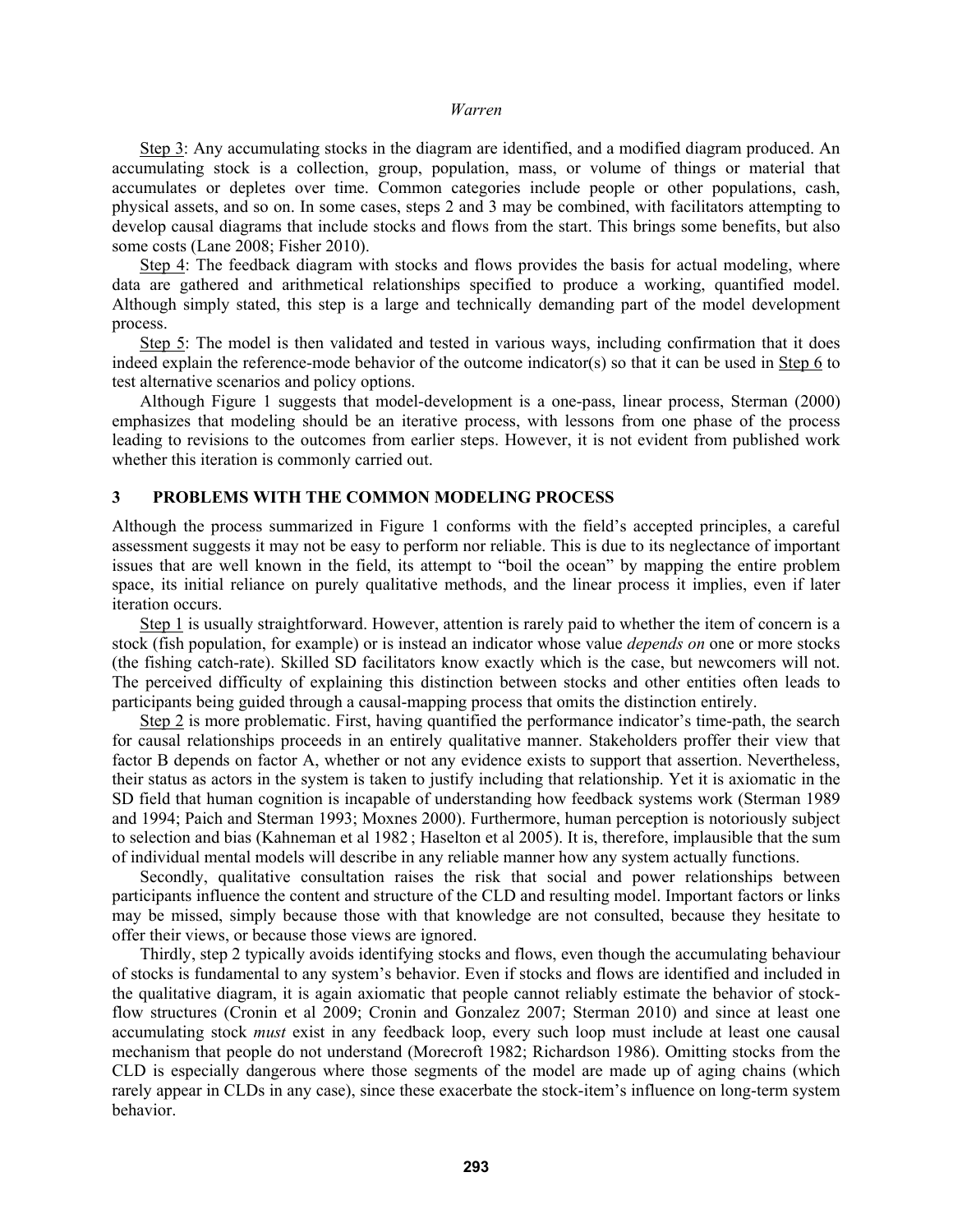Fourthly, step 2 depends on the reliability of relationships between feedback loops and their behavior – reinforcing feedback is assumed to produce accelerating growth or decline, and balancing feedback produces goal-seeking behavior. However, it is entirely possible that feedback loops exist *without* generating such behavior, due to the existence of other causal mechanisms. It is also possible for the behavior ascribed to feedback loops to arise from other mechanisms entirely. Accelerating growth may arise when a factor growing in a linear manner overcomes a constant loss-rate, for example when a product's performance wins potential customers increasingly fast. Participants can, therefore, neither estimate outcome behavior from the feedback structure, nor intuitively estimate the feedback structure from the outcome behavior, problems exacerbated by the absence of data from step 2.

Fifthly, step 2 also relies on the belief that the "mental database" of participants far exceeds the written or numerical information available. Yet the sheer quantity of numerical information in any situation has long exceeded that which people can carry in their memory. In practice, any actor can have reliable information only on that part of the system in which they personally are active. We should not care, for example, how anyone *thinks* a company's customers behave; the only reliable information will come from customers themselves (and even that may not be reliable!) or from data about their observed behavior.

Finally, an over-arching problem is that step 2 seeks to identify and encompass the whole of the problem space of concern. Since the entire step is performed without data, it is not clear how we can know whether step 2 has indeed captured the whole problem space or alternatively strayed beyond its boundaries. A focus on participants' views on feedback – or "closing the loop" – also risks neglecting important exogenous factors.

Having agreed the shared mental model of the situation, step 3 should not be problematic. Nevertheless, novices generally struggle with the task, incorrectly identifying items as stocks, and missing items that *are* stocks. Failure is especially likely where aging chains of stocks are involved (even if they were identified in step 2). The extensive set of difficulties and risks inherent in the common procedure for developing CLDs means that only highly experienced SD practitioners can reliably lead steps 2 and 3.

Step  $4$  – building a quantified working model of a problem – follows established model-building procedures, but must also be done by the same experts who are able to facilitate steps  $1 - 3$ . Typically, it is only at this stage that significant numerical information is looked for, and since the wide audience previously consulted already signed up to the feedback diagram, that structure determines the data that are sought. There is, thus, a risk that data about important factors are not looked for, because they were not identified in the CLD, and that data about insignificant factors are forced into the model, because they *were* included in the CLD.

Step  $5$  – validation and testing – also follows accepted procedures (Forrester and Senge 1980; Graham 1980; Barlas 1989; Coyle and Exelby 2000; Peterson and Eberlein 1994; Sterman 2000, Chapter 21; Schwaninger and Groesser 2009; Yücel and Barlas 2011). However, much effort will have been expended, much time will have elapsed, and great commitment to the model structure will have been built before this vital task is carried out. Fundamental problems easily survive from the very start of the process, making it necessary to go back to the beginning and revise all of the prior work!

Step 6 is where the simulation model is actually used to answer the questions identified in step 1. For a model to affect any organization's performance, someone must do something additional to or different from what would otherwise have been done – and such action must have some scale and occur at some points in time. Since these are quantitative features, they must be informed by quantitative findings. Thus, whilst qualitative insight might arise as early as step 2 in the process, participants cannot confidently act on anything until steps 3 to 5 are completed.

### **4 ADVERSE CONSEQUENCES FOR MODELING PROJECTS**

Much insight may be gained from the commonly accepted process above, and successful simulation models have certainly been developed with that process. However, the issues outlined above may cause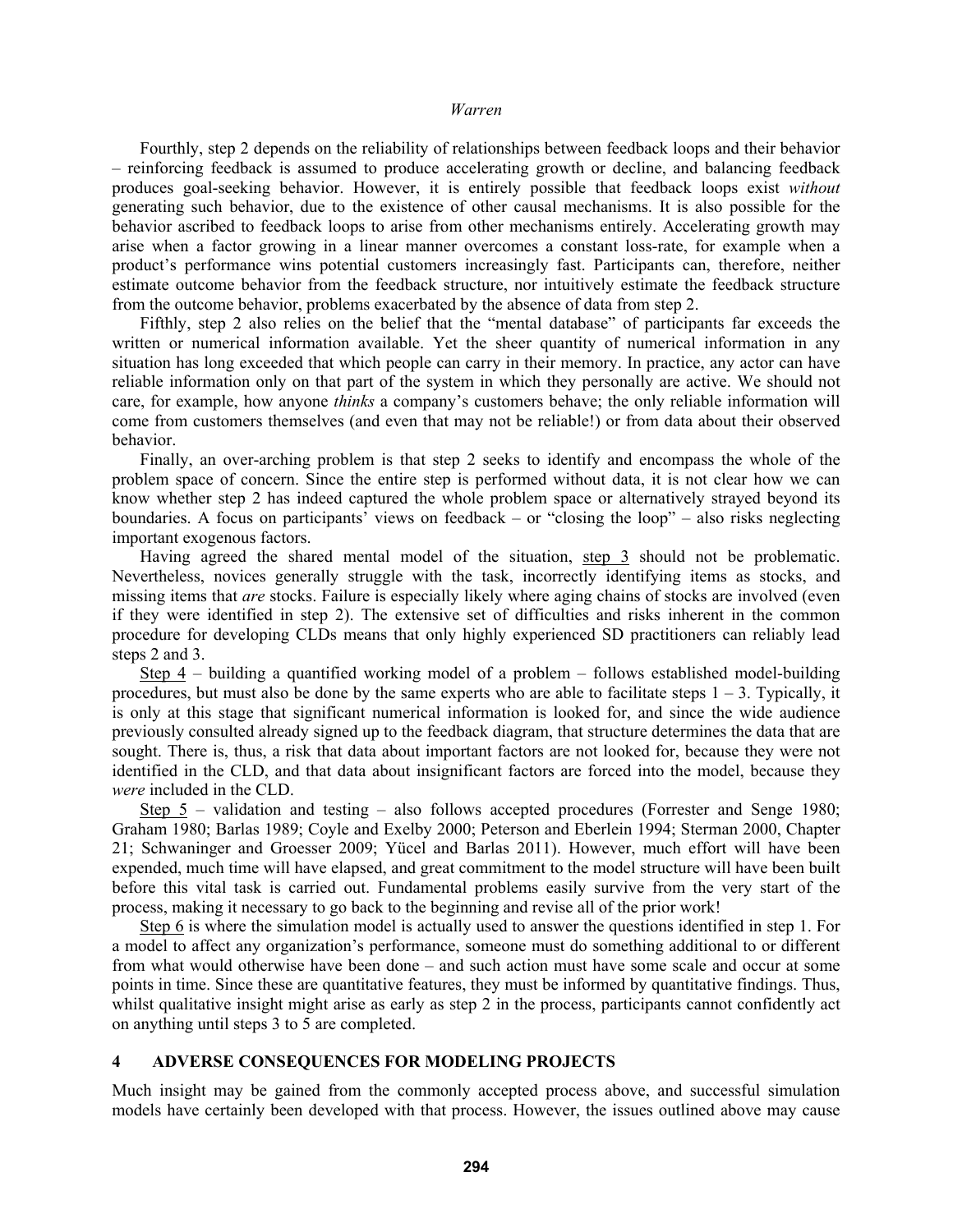serious adverse consequences, both for particular projects, and for the wider adoption and impact of the SD method.

Solving the problem; Since a shared mental model is regarded as critical to developing a good SD model, the concept has received substantial attention. Evaluation of individual, group, and method outcomes has fallen into three categories: participant satisfaction and acceptance (McCartt and Rohrbaugh 1995; Vennix et al 1993; Huz et al 1997), changes in participants' and group thinking (Franco and Rouwette 2011), and improvements in participants' capability (Scott et al. 2014). However, since the ultimate purpose is to make a positive *impact* on the real world, these issues are not of primary concern. Two key questions are absent from the criteria for assessing the value of building shared mental models. First, is the shared mental model actually valid, or does it contain significant objective omissions or errors? Secondly, what did anyone *do* as a result of the process (spend more or less money, commit more or less effort, and so on), and with what significant improvement in outcomes? If SD models *had* reliably enabled better policies and resulted in improved outcomes, then much stronger adoption of SD might reasonably be expected.

Reliability; The risk of serious errors becoming embedded in any model arising from the standard process was already highlighted. This, too, would likely discourage repeated adoption of SD modeling.

Cost and time; It takes much time to bring together, several times, the wide audience whose shared mental model is sought. A separate effort must then follow to specify and build the working model, including lengthy efforts to find required data. A long time, therefore, elapses between starting the effort and obtaining actionable answers. The absence of data or validity-checking make it likely that a CLD and the resulting model will omit critical items (especially stocks) and causal relationships (especially multistock-flow structures), or will include irrelevant or mis-stated items.

Repeatability; Since the content and structure of the developed CLD depends heavily on the views of the participants and the facilitation of the process leaders, models cannot be transferred to other situations, no matter how similar they may seem. If we believe that the CLD built for any case must reflect the shared mental models of those involved, then no CLD developed by one team can be an acceptable starting point for any subsequent project on the same or similar topic with any other group. This idiosyncrasy of related models stands in stark contrast to other professional disciplines, which typically feature repeatable solutions – a proven method is applied to one example of a common class of problem; that procedure is then tested, refined, and documented for other test cases, from which point it can be deployed, with suitable adjustments, to many similar cases. The SD field, too, needs such repeatable models – as Forrester (2013, p. 30) remarks "Seldom, if ever, should a person model the specific situation of interest but, instead, should model the family of systems to which the specific one belongs", or as Homer (2013, p. 125) puts it, our method should "… be able to project a comprehensible 'sameness', as other modeling disciplines have managed to do".

Together, the problems with the commonly accepted process seem to explain why SD projects can be costly, time-consuming, and of uncertain value. And, if that is the case, then persuading any potential client to commission a first project or to repeat the effort for other challenges will be difficult. We, thus, have a plausible explanation for the slow adoption and limited impact of SD.

Those problems also cause difficulties in developing professional capacity. The complexity and uncertainty in the method mean that there is little chance of any novice developing from first principles a good working model of even a simple system. Guarding against the risks in the process relies entirely on the expertise and stature of the facilitators, making it hard for inexperienced practitioners to run successful projects. And, since the real value only emerges at the end of a long and costly process, it is also difficult for young professionals to win projects in the first place or to demonstrate value as the project progresses.

### **5 AN "AGILE" ALTERNATIVE PROCESS FOR SYSTEM DYNAMICS MODELING**

The process suggested in Figure 1 is very similar to the "waterfall" approach to software development that dominated the information systems (IS) field until the 1990s. That process, too, starts with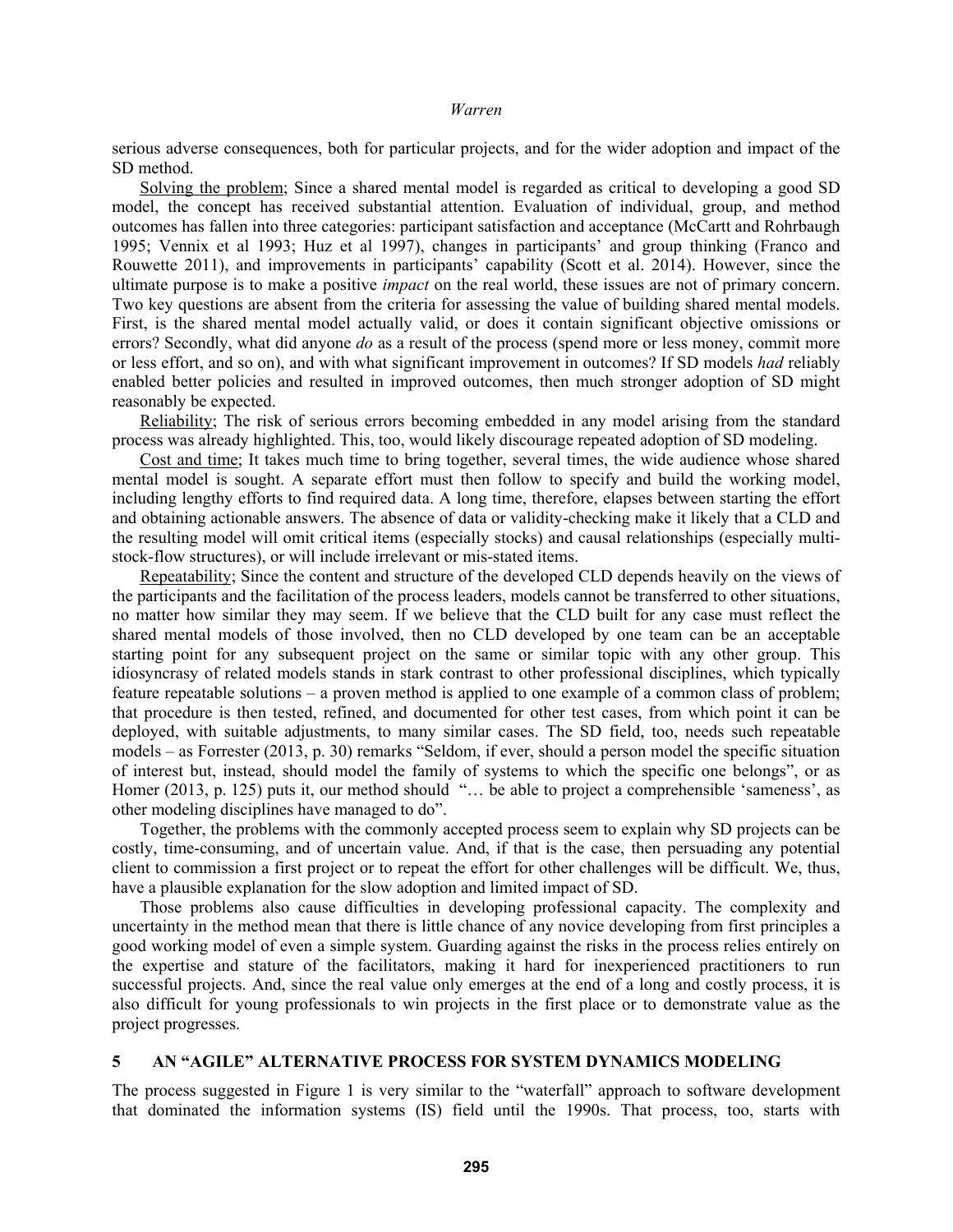identifying the full scope of the desired solution, then tries to define the entire architecture of the application, before the whole solution is coded. The software is then tested and debugged, before being installed for users to employ. Like many SD projects, software solutions produced with the waterfall development process were widely felt to take too long, cost too much, and deliver uncertain value (Fowler 2001).

The waterfall approach has since been superseded in most IS-development cases by incremental and adaptive "agile" methods. Agile IS development processes feature many details and variants (Abrahamsson et al. 2002) that are beyond the scope of this paper. However, certain elements of those processes are transferable to SD methodology. First, user engagement is paramount, not just in the initial scoping of the application (which the common SD process does in steps 1 and 2, above), but throughout the development of the working software application itself. Applying the same principle to SD projects would imply that the user should be closely involved in building the working simulation from the start.

Secondly, agile IS development aims to achieve working software very early in a project, and to deliver incremental features continually. For SD, this implies getting to a working, if limited, simulation right from the start, then repeatedly extending that model. This further implies, most importantly, that the model be continually *validated* – it should at all times demonstrably match the real-world system's behavior, not just for the performance outcomes of concern, but also for all other elements.

Other agile principles that SD modeling can usefully adopt include close collaboration with knowledgeable individuals, rather than large-group reviews, welcoming changing requirements driven by learning as the software (or model) evolves, and simplicity (maximizing the amount of work *not* done).

Such an agile SD modeling process would still require technical rigor, but that can be ensured by observing the rigorous science of the SD method, consisting of four core principles:

- 1. We seek to explain, anticipate, and improve how outcomes of concern change over time.
- 2. The behavior over time of such outcomes depends directly on the behavior over time of the stocks on which they depend (plus changes due to exogenous factors or actors in the system).
- 3. The quantity of every accumulating stock at each point in time is derived from the cumulative total of all prior values for the stock's associated flow rates.
- 4. Those flow rates depend, in each period, on current stock quantities, decisions of human actors, and exogenous factors.

Items 3 and 4 together create interdependence, including feedback, but that feedback is a *consequence* of the underlying principles – it is not in itself one of those principles.



Figure 2: An agile model development process.

These principles can be translated into actual steps in a modeling process (Figure 2). In the first iteration, the whole cycle is completed with concerned stakeholders in a matter of hours. A diagram is built out from the factor(s) of concern in which every item and every causal relationship between those items is supported by quantified time-charts, even if many values must be estimated. Subsequent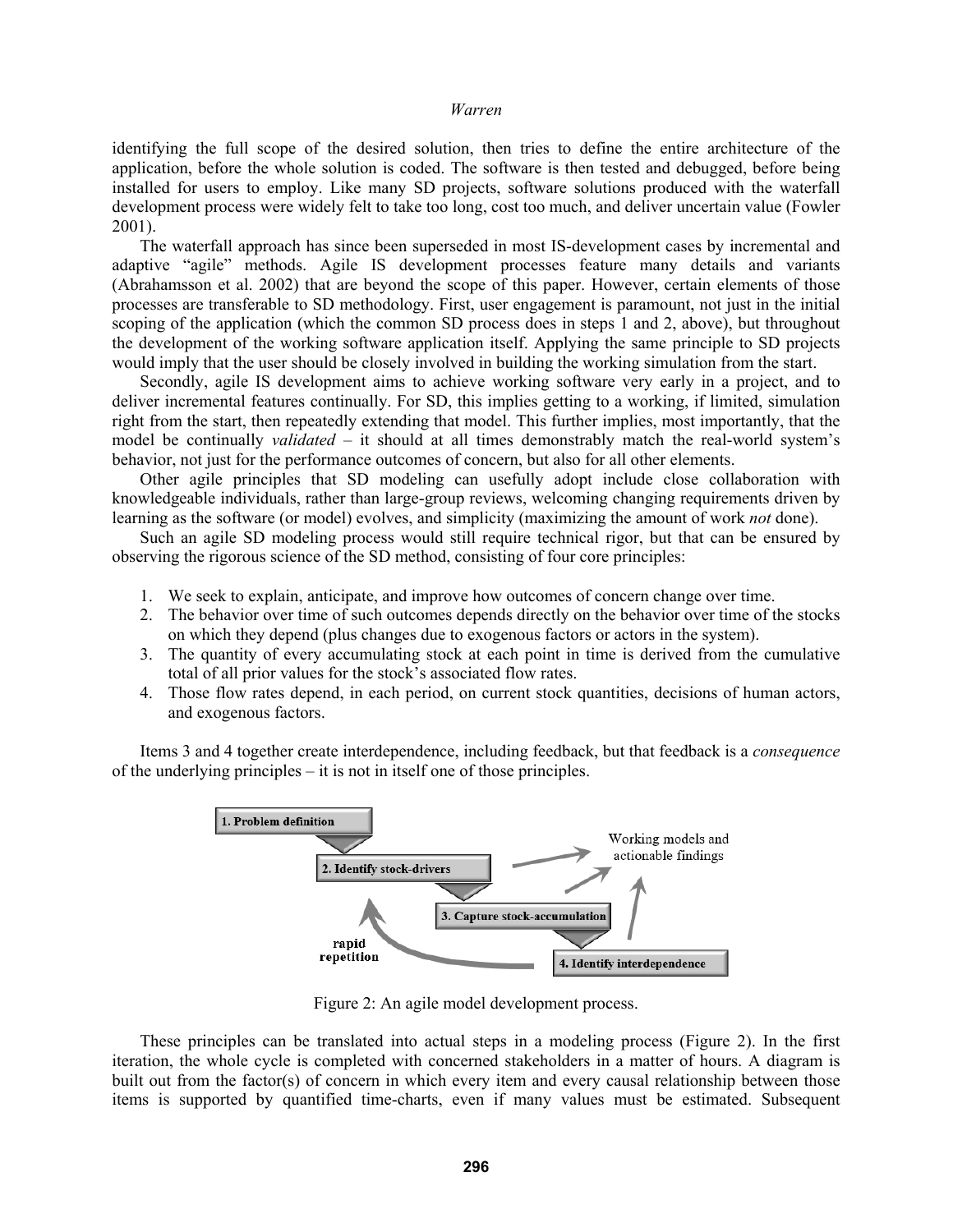iterations may happen with people having particular knowledge of the parts of the model under scrutiny. Every iteration extends the working model, which confirms that the emerging causal analysis is valid and realistic.

## **6 CASE EXAMPLE OF AGILE SD MODELING**

This section demonstrates the agile SD procedure with the diagnosis and resolution of a problem facing a mid-size company. The company provides IT support to mid-scale businesses, such as small retail groups, accounting and law firms, and construction companies. It supports clients' needs for computer hardware, software, and communications, and employs young, skilled technical staff to do so. After some successful years, the company embarked on a growth effort, which initially succeeded, but two years later was facing high rates of service problems and the loss of clients. The simple case is chosen to most clearly demonstrate the principles. The following sections show how questioning the company's CEO and reflecting his replies in quantified diagrams proceeded alongside a working model that he helped develop from step to step.

## **6.1 Step 1: How Performance is Changing Over Time**

Step 1 is exactly the same as in the standard process – draw a time-chart(s) of the issue(s) of concern, including relevant history and desired future. The time-chart *must* have a scale on it and the chart's line must reflect at least an estimate of how the performance indicator (call it 'A') has actually changed. Clarifying if this chart is for a stock or something that *depends on* a stock must be done at this point, because it determines whether to do step 2 or jump straight to step 3.

Question: You say customer problems are increasing and client numbers are falling. Can you sketch a chart of each item? "Two years ago we had about 90 clients, and were doing well, so took on a sales executive to win more new clients. We grew to about 135 clients, but we then had reports of rising client problems, peaking at nearly 3 per month for each client. Staff must fix those problems fast, rather than get on with normal client support. We have since lost some long-standing clients and are now down to 115. We fear it will take time to reduce the rate of problems, and clients will likely continue to be lost*.*"

Figure 3 shows the whiteboard sketch that resulted from this dialogue.



Figure 3: The time-charts of concern to the IT-support company.

# **6.2 Step 2: How Stocks Drive Performance**

In step 2, the direct explanation for the outcome's values is identified. This *must* include one or more stocks (unless the outcome of concern is itself a stock, in which case this step is unnecessary). This is often a simple calculation from two or more other items (call those B and C). It should be possible to calculate or estimate outcome A from B and C, so time-charts are also added to those causal factors, to prove that the causality is valid. This enquiry is repeated for each of B and C, again with values or timecharts for every item identified, until the causal relationships reach one or more of the following – stocks, decisions, or exogenous factors.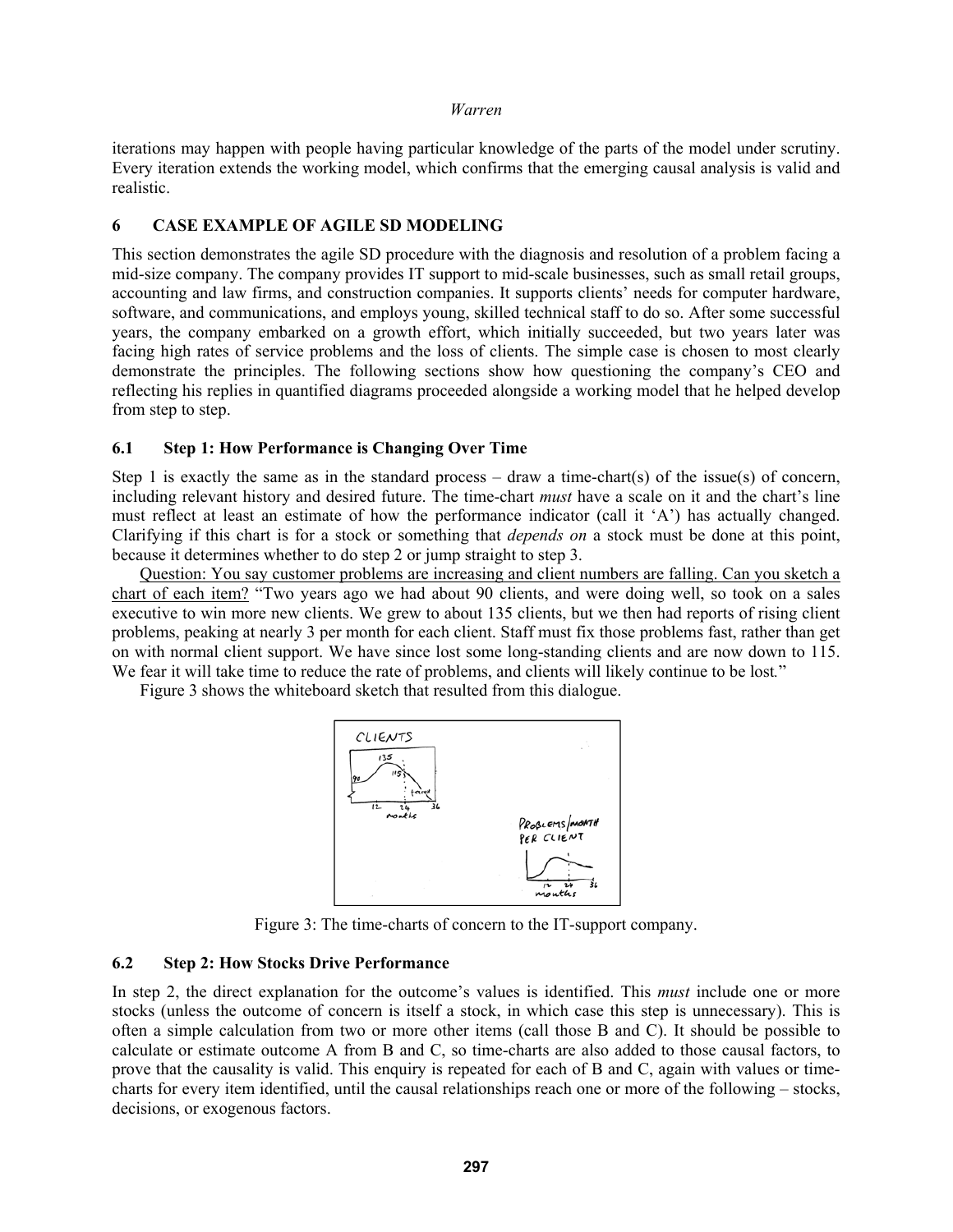Question: What caused the increasing rate of problems for your clients? "It looks like it was the pressure of work on our staff. We log the work they do – installing equipment and software, upgrading systems, training users and so on. That workload increased much more than our capacity to do the work. People were working into the night and at weekends. We estimate the workload may have been at its peak 60% more than people could do in a regular work week." Has anything changed the amount of work each customer needs, like new software releases or equipment needs? "No more than usual." Did you have problems with unskilled or unproductive staff? "No." So what happened to staff numbers? "We managed a slow increase for the first half of the period, then numbers fell to about 37 today."

Figure 4 shows the sketched time-series and the causality between the items from this dialogue. Items driving performance outcomes are usually identified within just  $2 - 4$  causal steps. Any uncertainty is resolved by seeking numerical evidence to support the causal relationships involved, by unit-checking and by developing in parallel a working model (available at sdl.re/m203) that captures the system's behavior as it is built. This model is shown in Figure 5 (with corrected whiteboard estimates). Red chart lines are actual data for the clients' problem rate and the CEO's feared future. Data to validate the causal pathways from stocks to outcomes may not be easily available, but the process can proceed with plausible estimates. It is also self-validating – if A depends on B and C, then data on A and B imply values for C.



Figure 4: Stocks driving performance at the IT-support company.



Figure 5: The model of stocks driving performance at the IT-support firm.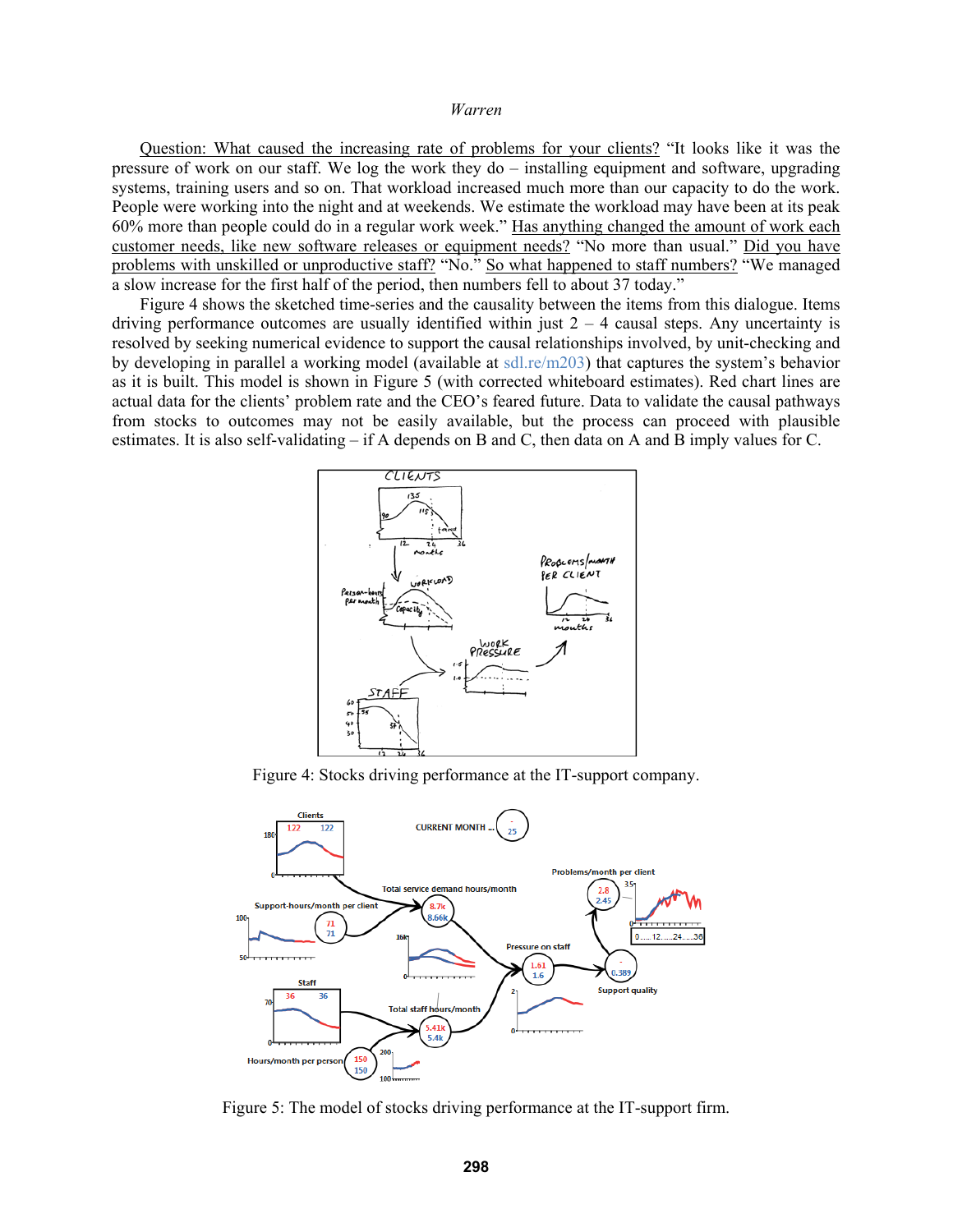Critical to this process is that the diagrammatic picture and the working model develop in parallel. Modern SD software is sufficiently user-friendly that there is no reason to develop the diagram first, then follow that with a further, lengthy procedure to put that image to a working model. A first-pass model built alongside the diagram may need to be checked and improved, but stakeholders should be able to see their working model develop in parallel with their discussion of that model on whiteboards or other media.

#### **6.3 Step 3. How Flows Change the Quantity of Stocks**

Step 3 explains the behavior over time of the stock items. That behavior must reflect, and *only* reflect, how the stocks' in- and out-flows have changed over time, so those, too, are populated with time-charts. If the issue identified in step 1 is itself a stock, the process starts here and misses out step 2. There can be no arithmetical ambiguity whatever in Step 3 – the value of each accumulating stock is identical to the cumulative sum of all in- and out-flows to date. There may, however, be uncertainty when multiple flows exist, again resolved by reference to numerical evidence.

Question: How fast have you been adding and losing clients and staff? "The sales guy was successful at first, he upped the new client rate from 2 per month to about 7, but now we are hardly winning any clients at all. Previously, we rarely lost any clients, but starting about a year ago, that increased to a peak of 8 a few months back. We are losing fewer now. We kept hiring about 2 people per month as before. We previously lost people occasionally, but in recent months many more have left*.*"



Figure 6: Flow rates changing numbers of clients and staff at the IT-support company.

Figure 6 shows how the diagram developed to reflect these answers. The model was again developed in parallel with the diagram to confirm that the behavior patterns were consistent (see sdl.re/m302). By this point, the outcomes of concern are entirely and reliably explained by changes to stock quantities (no decisions or exogenous factors directly affect performance in this case, although that is often found in other cases), and changes to the stocks are explained by the varying flow rates.

#### **6.4 Step 4: How Stocks, Decisions, and External Factors Cause the Flow Rates**

The only remaining question is what has caused the flow rates to change over time. This is answered in step 4 by following the same causal logic of step 2, and once again, every causal chain must originate at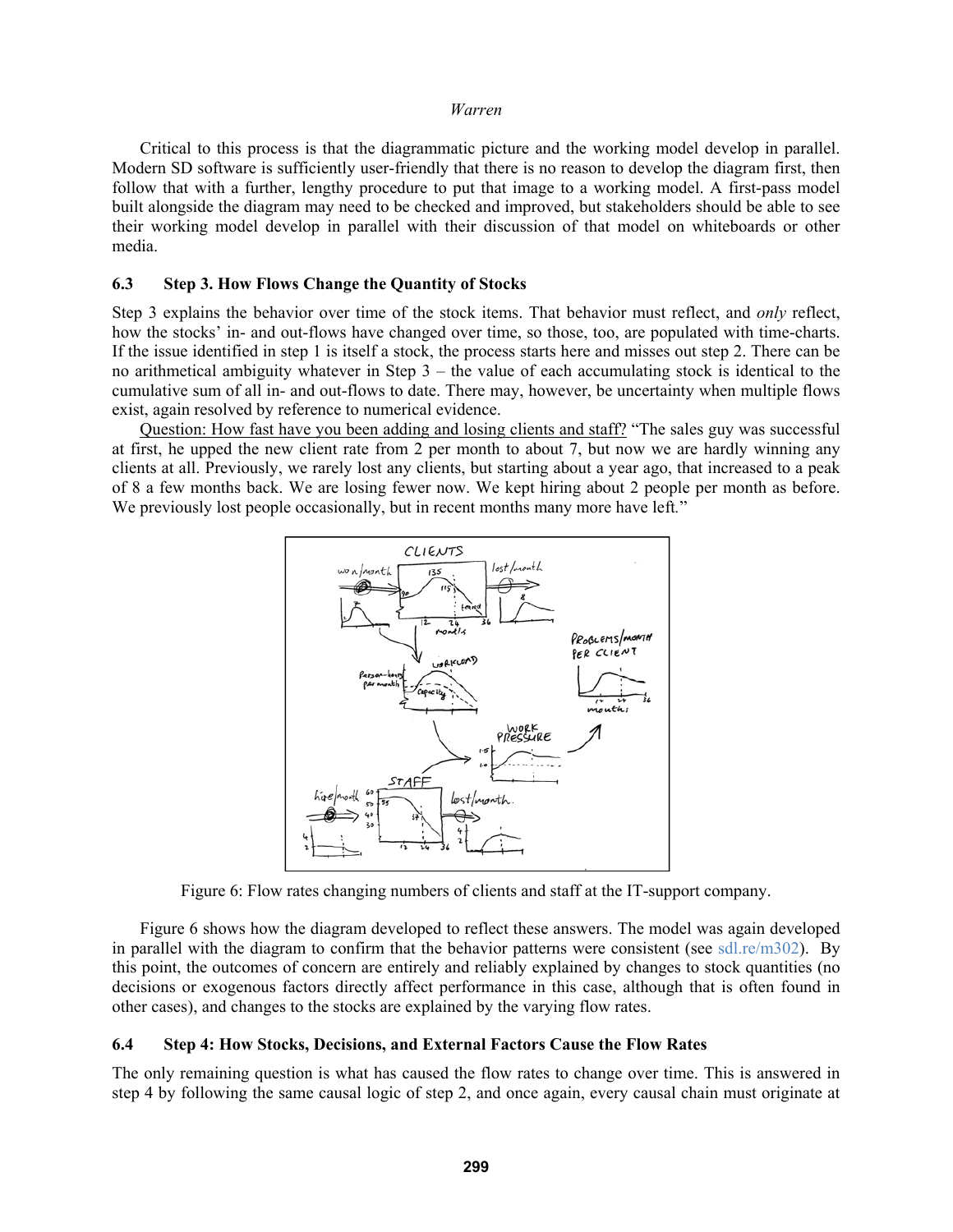one or more stocks, decisions, or exogenous factors, and every such chain is validated by values and timecharts for all the items along that chain.

Question: So the growth in clients was simply a result of taking on the sales guy? "Correct – we didn't pick any up from competitors, or so far as we know from recommendations of existing clients." And why did clients leave at the increasing rate they did? CEO: "Well I guess it was inevitable. We were getting calls about problems that we created for them, or delays in fixing things that went wrong. It is a nuisance and takes a while to find another provider, but if you have had a lot of problems over many months, you will probably take the jump. Modeler: What about staff hiring and losses? CEO: "By the time we realized we had a problem, it was too late to bring in more staff (which takes a while in any case). The faster turnover was inevitable, too. People cope with over-work at first, but after a while they have had enough and decide to leave, and it's easy for skilled people to find other good jobs."

Since the causal explanations for each flow rate may involve any of the existing stock levels, including those of the stock whose flows are themselves being assessed, step 4 identifies interdependencies and feedback. In contrast to the standard process, however, the existence and relevance of such loops arise from the evidence, rather than from participants' speculation.

#### **6.5 Exploiting the Model**

The framework and model are now at a point where decisions to improve performance or solve the problem can be taken. The solution and action plan for the IT-support firm was to drop clients who were causing disproportionate difficulties, by helping them find alternative providers. This quickly killed the work overload, allowing support quality to recover. After a period of additional hiring, the firm was able to start growing once again, although now more carefully. This "preferred" future can be added to the diagram and tested in the model (Figure 7, which plays out this solution scenario; see sdl.re/m4a03).

In more complex cases, step 4 may identify additional stocks, not found in step 2 (although that is not the case in this example). Those may not be involved directly in explaining outcome behavior but *are* involved in explaining the flow rates of those resources that drive behavior. A company's product range, for example, may not directly explain its profits, but is part of an explanation for its customer win-rate. These additional stocks may include prior stocks and subsequent stocks in aging chains – explanations for changes to a stock of adult fish, for example, must include the stock of juveniles, or a company's graduate hiring rate will reflect the stock of available candidates. Such additional stocks are readily identified by posing the question "From where does this flow originate, and is its source important?" or "To where does this flow go, and is the destination-stock important?" The only such additional stock in this case is the small number of trainee staff, who take a few months to gain experience and become fully productive (see the model at sdl.re/m602).

By this point in the agile process, the core interdependencies between the stocks in the system are clear and supported by numerical evidence – what might be termed the "physics" of the system, including the *physical* feedback it implies. The final step is to complete the *policy* feedback, identifying what information is used, and in what way, to inform what decisions. Those decisions in the IT-support firm were the initial plan to add more clients and the hiring rate. The decision to hire the sales person and go for growth was driven by the firm's previous success, both in terms of good quality client support and profitability. Profitability is not shown in Figure 7, but is easily calculated from the fees paid by clients minus the costs of staff and other items. The resulting model – including policy feedback – is at sdl.re/m912.

## **7 BENEFITS OF THE AGILE PROCESS**

The agile procedure deals with most of the challenges found in the currently common process. Since participants constantly see the need for numerical evidence, they identify entities whose definitions and values are well understood. Since they also see quantitative changes in those entities being caused by quantitative changes in the factors on which they depend, they can immediately check that the causality is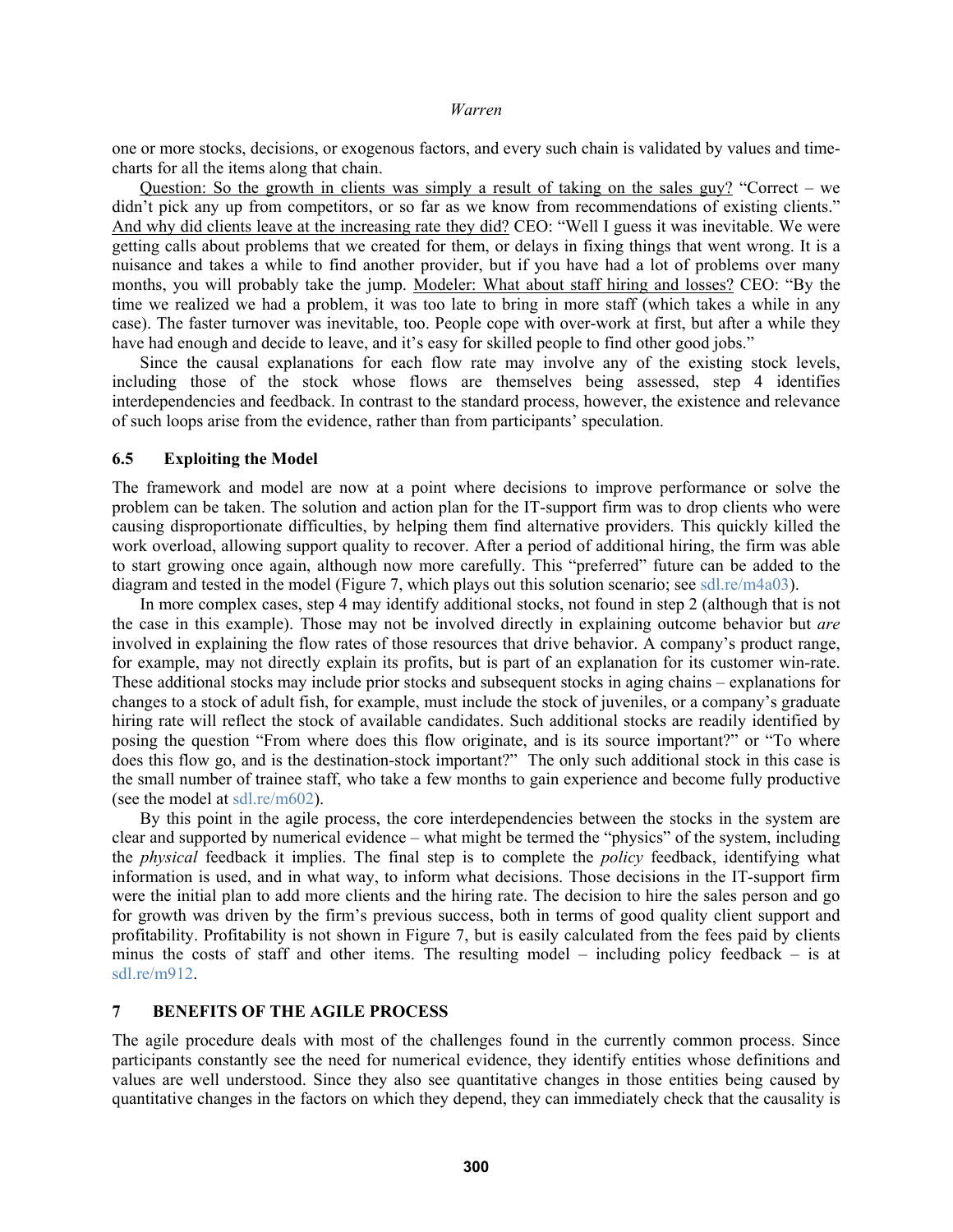in fact correct. Differences of opinion or understanding do not survive this process, so problem owners and stakeholders not only arrive at a shared mental model, but one that is demonstrably valid and usable.

Actionable insights arise early and continue throughout this process. The IT-support case above is too simple to demonstrate the importance of this finding, because the work was completed in a matter of hours. For more complex cases, however, the process may take longer and require periods of data discovery. In such cases, it is useful to learn, for example, that a sales decline is due to a fall in customer numbers rather than lower average purchase rates, or that staff shortages arise, not because of inadequate hiring, but because turnover has increased.



Figure 7: An example solution-test in the IT-support company model.

Fewer large-group meetings are needed, cutting both the time-demands on busy staff and the elapsed time for the project. Initial diagnosis may be carried out with the team who owns the problem, rather than engaging all who may have wide system knowledge. However, those others may become involved as the building of the model runs into topics on which they have knowledge – such consultation starts by explaining the model's progress to date. At each stage, however, the simple, logical, and data-supported steps of the agile process take less time than the open-ended consultation needed to develop CLDs.

Since problem owners readily understand what is required and why, they can trust the modeler to work with those who have specific knowledge on particular points and need only reconvene to see the results of adding and quantifying those points. Engaging with the full range of stakeholders may be useful at the end, so that the entire audience shares the understanding to which they contributed.

To be clear – qualitative causal loop or influence diagrams do not feature *at any stage* in this process. The procedure *discovers* feedback mechanisms that are evidenced by the data, and as long as the behavior of concern is well-explained by the analysis, there is no reason to expect that additional feedback mechanisms are significant. Nevertheless, it may be legitimate to enquire as to whether additional feedback *could* arise or *could* be designed into the structure to improve its management. Such enquiry, though, must follow the same logic as the foregoing analysis – asking which stocks in the system need to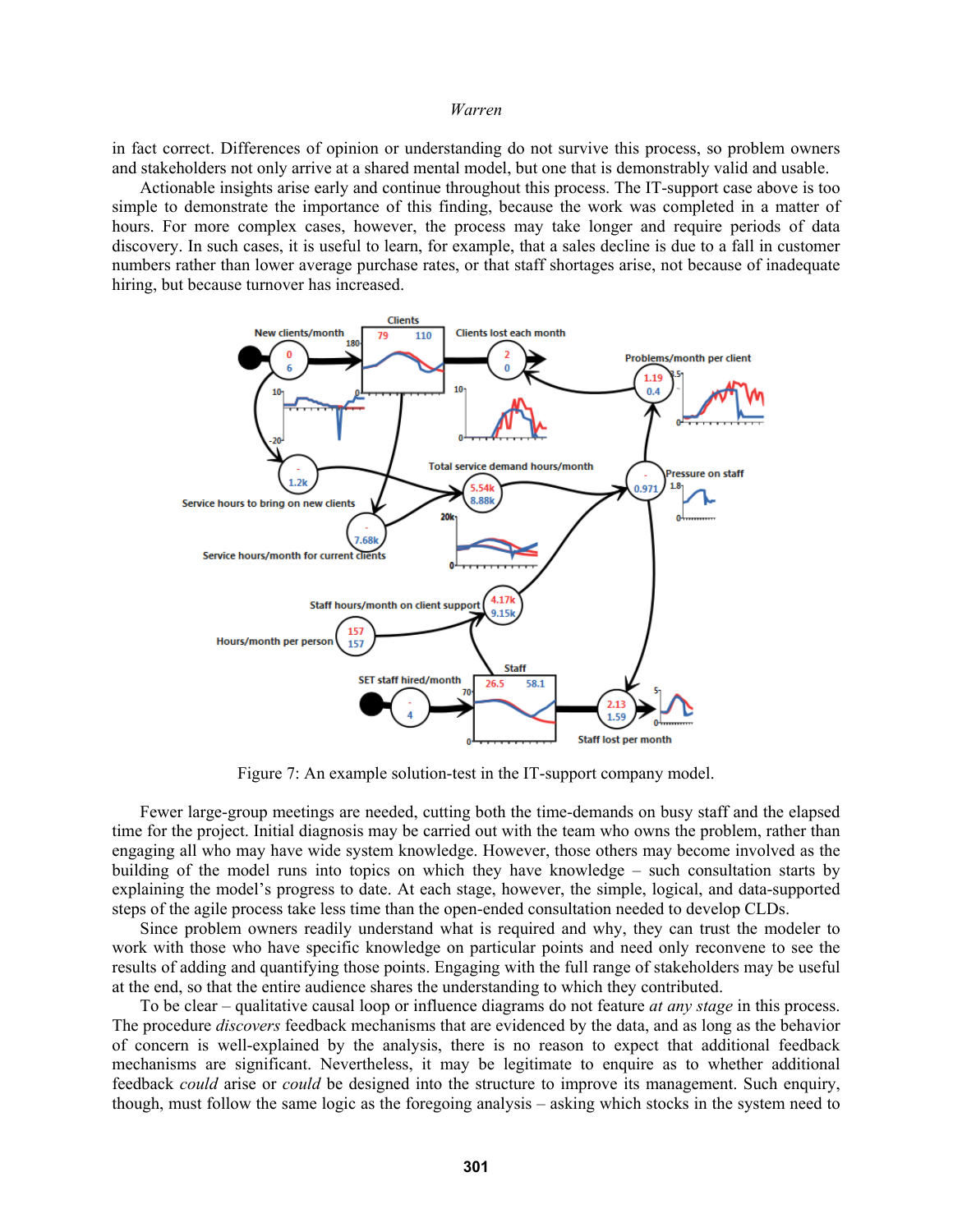change their time-path of growth or decline, and what changes to their flow rates must happen for that to arise; and what interdependencies not previously identified might bring about that change? This enquiry may be especially useful when seeking to improve policies or to redesign the system, such as by adding or removing stocks.

The agile process also identifies the relevant boundaries of the problem-space, which are discovered when no unanswered questions remain, rather than by trying to define those boundaries at the outset. Model boundaries may, therefore, be more limited than otherwise, but could include an *additional* scope arising from important mechanisms that the more common process missed through lack of attention to data.

The logical, self-validating agile process allows inexperienced professionals to achieve impactful work early in their SD career. For more complex cases, they can also start work from the numerous standard structures that have already been discovered from extensive experience with the agile process or from standard templates developed by experienced colleagues. The stature and experience required to facilitate qualitative, multi-stakeholder debate is no longer critical. Those proven cases can also make clear to consumers of SD work what they are going to get from it, and give them confidence that the result will work and be helpful, because it has been so for other users.

Two important insights have arisen from repeated and varied use of this process to tackle real-world business challenges. First, performance improvements are entirely focused on the flow rates in the system – if performance of the system depends entirely on the quantity of its stocks, and exogenous factors remain constant, then zero flow rates mean no change in performance. Secondly, decisions must change performance by altering the flow rates. Indeed, many decisions are about what those flow rates should be – client acquisition and hiring, in the IT-support case. Others, such as price changes, marketing expenditure, or training, alter the flow rates less directly.

It was noted earlier that successful SD professionals might not follow the common procedure described in the field's key sources and summarized in Figure 1. Two pieces of evidence support this supposition. First, leading academics and successful consulting groups in SD tend to specialize in certain fields of application – Ford (2009) in water and power resources; Moxnes (2004) in renewable resources; Paich et al. (2009; 2011) in pharmaceuticals; Lyneis and Ford (2007) in project management, and so on. This is not to imply that these individuals have not carried out other types of work; merely that they have a cumulative body of work in those domains. Such professionals do not start each new enquiry with a blank sheet and seek to build qualitative, shared mental models from each fresh set of stakeholders whilst bringing no known structures or phenomena from previous experiences.

Whatever the method by which the very first model in a domain was developed, subsequent projects identified and developed standard structures that are found to be widespread. This principle should be extensible to many more domains than have been documented. Not only does every fishing region have fish, vessels, and fishermen, but every law firm has clients, lawyers, and cases; every health-care system has patients, doctors, nurses, treatments, and hospitals; every city has criminals, victims of crime, and police. Many of the causal dependencies are also shared between similar cases – vessels catch fish and doctors treat patients – so, although the numerical values and strengths of relationships will differ markedly between different examples, the underlying physics will be shared.

### **8 CONCLUSIONS**

Concern within the SD field regarding the method's slow adoption and limited impact, compared with the considerable relevance and value it could potentially offer, has now reached a level that calls into question the very means by which it is practiced and communicated. Such questioning suggests that the process of modeling should be fundamentally rebuilt, starting from the method's basic principles. Following those principles has led to a process that bears striking similarity to the "agile" method now used in many software development projects. Solutions are built hand-in-hand with users, and working models and actionable insights are delivered continuously. Experience over many years with the agile process described in this paper suggests that it is fast, effective in delivering actionable insights, and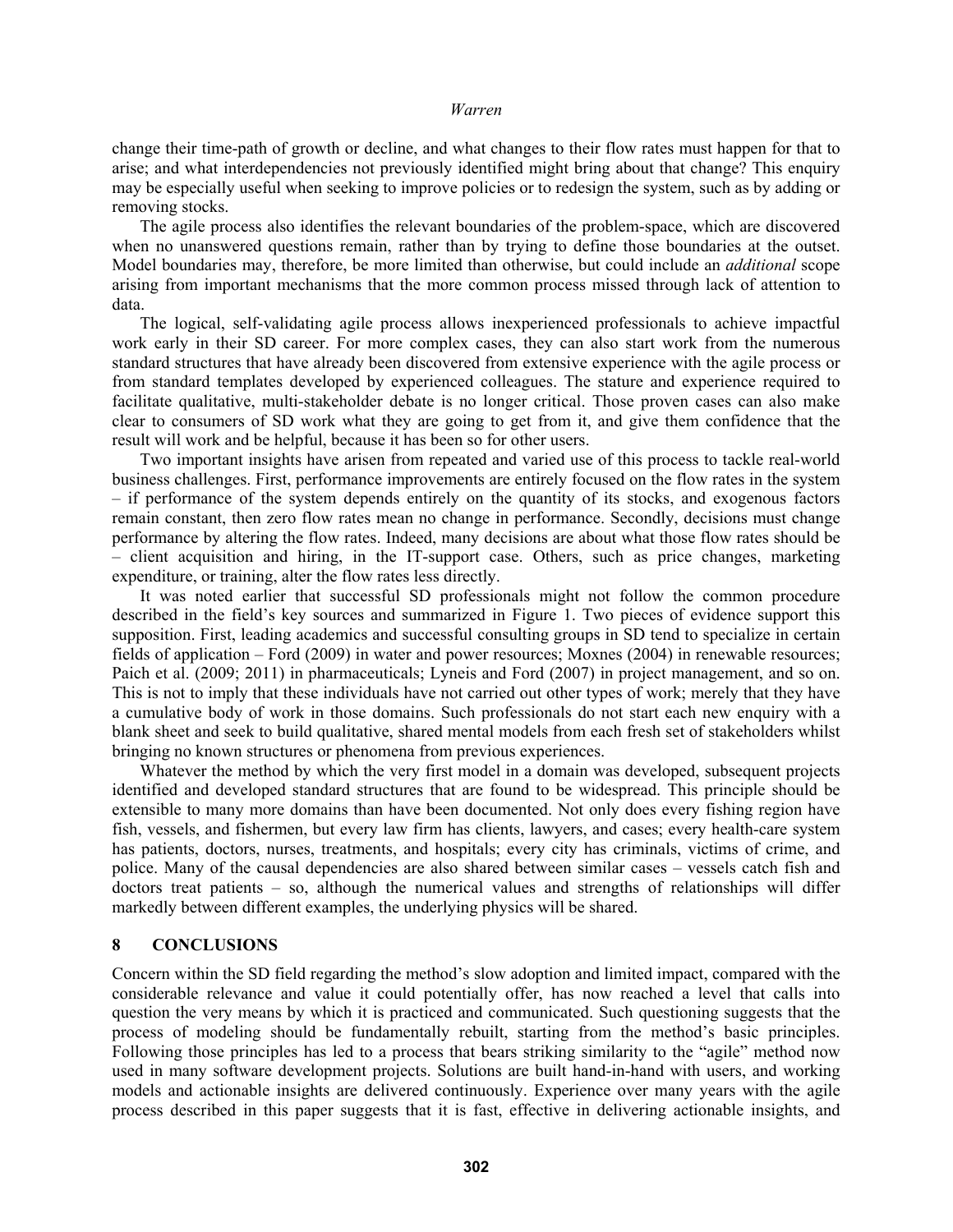reliable in generating similar structures for similar cases. Although that experience has focused mostly on business-related challenges, the principles and process should be equally practical and reliable in all other application domains.

Together, the agile process for modeling new problems and the use of proven structures for wellknown situations may deliver valuable SD models, faster and more reliably, and thus contribute to greater adoption and impact of the method in the real world. The two procedures could have the incidental benefit of accelerating young professionals' mastery of the science and practice of SD, adding further to its adoption.

A practice-guide based on this tutorial is at sdl.re/AgileSD.

# **REFERENCES**

- Abrahamsson, P., O. Salo, J. Ronkainen, and J. Warsta. 2002. *Agile Development Methods: Review and Analysis*. Helsinki: VTT Publications.
- Barlas, Y. 1989. "Multiple Tests for Validation of System Dynamics Type of Simulation-Models". *European Journal of Operational Research* 42(1):59–87.
- Coyle, R. G. 1996. *System Dynamics Modelling: A Practical Approach*. London: CRC Press.
- Coyle, R. G. and D. R. Exelby. 2000. "The Validation of Commercial System Dynamics Models". *System Dynamics Review* 16(1):27–41.
- Cronin, M., C. Gonzalez, and J. D. Sterman. 2009. "Why Don't Well-educated Adults Understand Accumulation? A Challenge to Researchers, Educators, and Citizens". *Organizational Behavior and Human Decision Processes* 108:116–130.
- Cronin, M., and C. Gonzalez. 2007. "Understanding the Building Blocks of System Dynamics". *System Dynamics Review* 23(1):1–17.
- Fisher, D. 2010. *Modelling Dynamic Systems*. Lebanon, New Hampshire: ISEE Systems.
- Ford, A. 2009. *Modelling the Environment: An Introduction to System Dynamics Models of Environmental Systems*. Washington DC: Island Press.
- Forrester, J. W. 2007. "System Dynamics the Next Fifty Years". *System Dynamics Review* 23(2– 3):359–370.
- Forrester, J. 2013. "Economic Theory for the New Millennium". *System Dynamics Review* 29(1):29-41.
- Forrester, J. W., and P. M. Senge. 1980. "Tests for Building Confidence in System Dynamics Models". In *System Dynamics: TIMS Studies in the Management Sciences*, edited by A. A. Legasto et al., 209– 228. Amsterdam: North-Holland.
- Fowler, M. 2001. "Is Design Dead?". In *Extreme Programming Explained*, edited by G. Succi and M. Marchesi, 3–18. Boston, Massachusetts: Addison-Wesley.
- Franco, L. A., and E. A. J. A. Rouwette. 2011. "Decision Development in Facilitated Modelling Workshops". *European Journal of Operational Research* 212:164–178.
- Graham, A. K. 1980. "Parameter Estimation in System Dynamics Modelling". In *Elements of the System Dynamics Method*, edited by J. Randers, 143–161. Cambridge, Massachusetts: Productivity Press.
- Haselton, M. G., D. Nettle, and P. W. Andrews. 2005. "The Evolution of Cognitive Bias". In *The Handbook of Evolutionary Psychology*, edited by D. M. Buss, 724–746. Hoboken, New Jersey: Wiley.
- Homer, J. 2013. "The Aimless Plateau Revisited: Why the Field of System Dynamics Needs to Establish a More Coherent Identity". *System Dynamics Review* 29(2):124-127.
- Huz, S., D. F. Andersen, G. P. Richardson, and R. Boothroyd. 1997. "A Framework for Evaluating Systems Thinking Interventions: An Experimental Approach to Mental Health System Change". *System Dynamics Review* 13(2):149–169.
- Kahneman, D., P. Slovic, and A. Tversky. 1982. *Judgment Under Uncertainty: Heuristics and Biases*. Cambridge, Massachusetts: Cambridge University Press.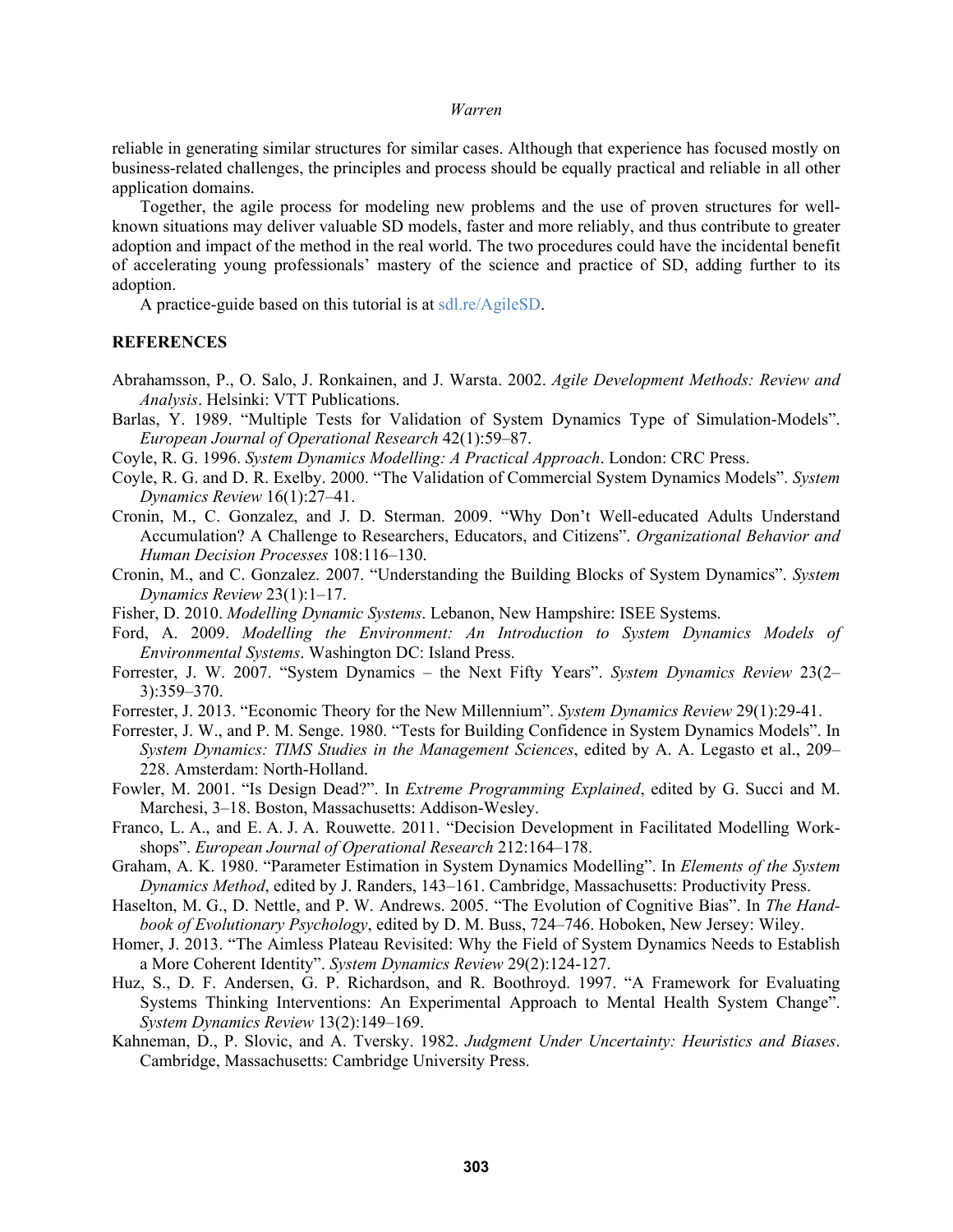- Lane, D. C. 1994. "Modelling as Learning: A Consultancy Methodology for Enhancing Learning in Management Teams"*.* In *Modelling for Learning Organisations*, edited by J. D. W. Morecroft and J. D. Sterman, 64-84. Portland, Oregon: Productivity Press.
- Lane, D. C. 2008. "The Emergence and Use of Diagramming in System Dynamics: A Critical Account". *Systems Research and Behavioral Science* 25(1):3–23.
- Lyneis, J. M., and D. N. Ford. 2007. "System Dynamics Applied to Project Management: A Survey, Assessment and Directions for Future Research". *System Dynamics Review* 23(2):157-189.
- Maani, K. E., and R. Y. Cavana. 2000. *Systems Thinking and Modelling*. Auckland, New Zealand: Pearson Education.
- Maidstone, R. 2012. *Discrete Event Simulation, System Dynamics and Agent Based Simulation: Discussion and Comparison*. White Paper, https://www.researchgate.net/publication/ 306157680\_Discrete\_Event\_Simulation\_System\_Dynamics\_and\_Agent\_Based\_Simulation\_Discussi on and Comparison, accessed August 18<sup>th</sup>, 2018.
- McCartt, A. T., and J. Rohrbaugh. 1995. "Managerial Openness to Change and the Introduction of GDSS". *Organizational Science* 6:569–584.
- Morecroft, J. D. W. 1982. "A Critical Review of Diagramming Tools for Conceptualizing System Dynamics Models". *Dynamica* 8(1):20-29.
- Morecroft, J. D. W. 2007. *Strategic Modelling and Business Dynamics*. Chichester: Wiley.
- Moxnes, E. 2000. "Not Only the Tragedy of the Commons: Misperceptions of Feedback and Policies for Sustainable Development". *System Dynamics Review* 16(4):325-348.
- Moxnes, E. 2004. "Misperceptions of Basic Dynamics: The Case of Renewable Resource Management". *System Dynamics Review* 20(2):139-162.
- Mustafee, N., J. Powell, S. C. Brailsford, S. Diallo, J. Padilla, and A. Tolk. 2015. "Hybrid Simulation Studies and Hybrid Simulation Systems: Definitions, Challenges, and Benefits". In *Proceedings of the 2015 Winter Simulation Conference*, edited by L. Yilmaz et al., 1678-1692. Piscataway, New Jersey: IEEE.
- Paich, M., C. Peck, and J. Valant. 2009. *Pharmaceutical Product Branding Strategies: Simulating Patient Flow and Portfolio Dynamics.* New York: Informa Healthcare.
- Paich, M., C. Peck, and J. Valant. 2011. "Pharmaceutical Market Dynamics and Strategic Planning: A System Dynamics Perspective". *System Dynamics Review* 27(1):47-63.
- Paich, M., and J. D. Sterman. 1993. "Boom, Bust, and Failures to Learn in Experimental Markets". *Management Science* 39(12):1439-1458.
- Peterson, D. W., and R. L. Eberlein. 1994. "Reality Checks: A Bridge Between Systems Thinking and System Dynamics". *System Dynamics Review* 10(2–3):159–174.
- Pruyt, E. 2013. *Small System Dynamics Models for Big Issues*. Delft, Netherlands: TU Delft.
- Richardson, G. P. 1986. "Problems With Causal-Loop Diagrams". *System Dynamics Review* 2(2):158– 170.
- Schwaninger, M., and S. N. Groesser. 2009. "System Dynamics Modelling: Validation for Quality Assurance". In *Encyclopedia of Complexity and System Science*, edited by R. A. Meyers, 9000–9014. Berlin: Springer.
- Scott, R. J., R. Y. Cavana, and D. Cameron. 2014. "Evaluating Immediate and Long-Term Impacts of Qualitative Group Model Building Workshops on Participants' Mental Models". *System Dynamics Review* 29(4):216-236.
- Sterman, J. D. 1989. "Modelling Managerial Behavior: Misperceptions of Feedback in a Dynamic Decision Making Experiment". *Management Science* 35(3):321-339.
- Sterman, J. D. 1994. "Learning In and About Complex Systems". *System Dynamics Review* 10(2):291- 330.
- Sterman, J. D. 2000. *Business Dynamics*. Boston, Massachusetts: McGraw-Hill.
- Sterman, J. D. 2010. "Does Formal System Dynamics Training Improve People's Understanding of Accumulation?". *System Dynamics Review* 26(4):316–334.